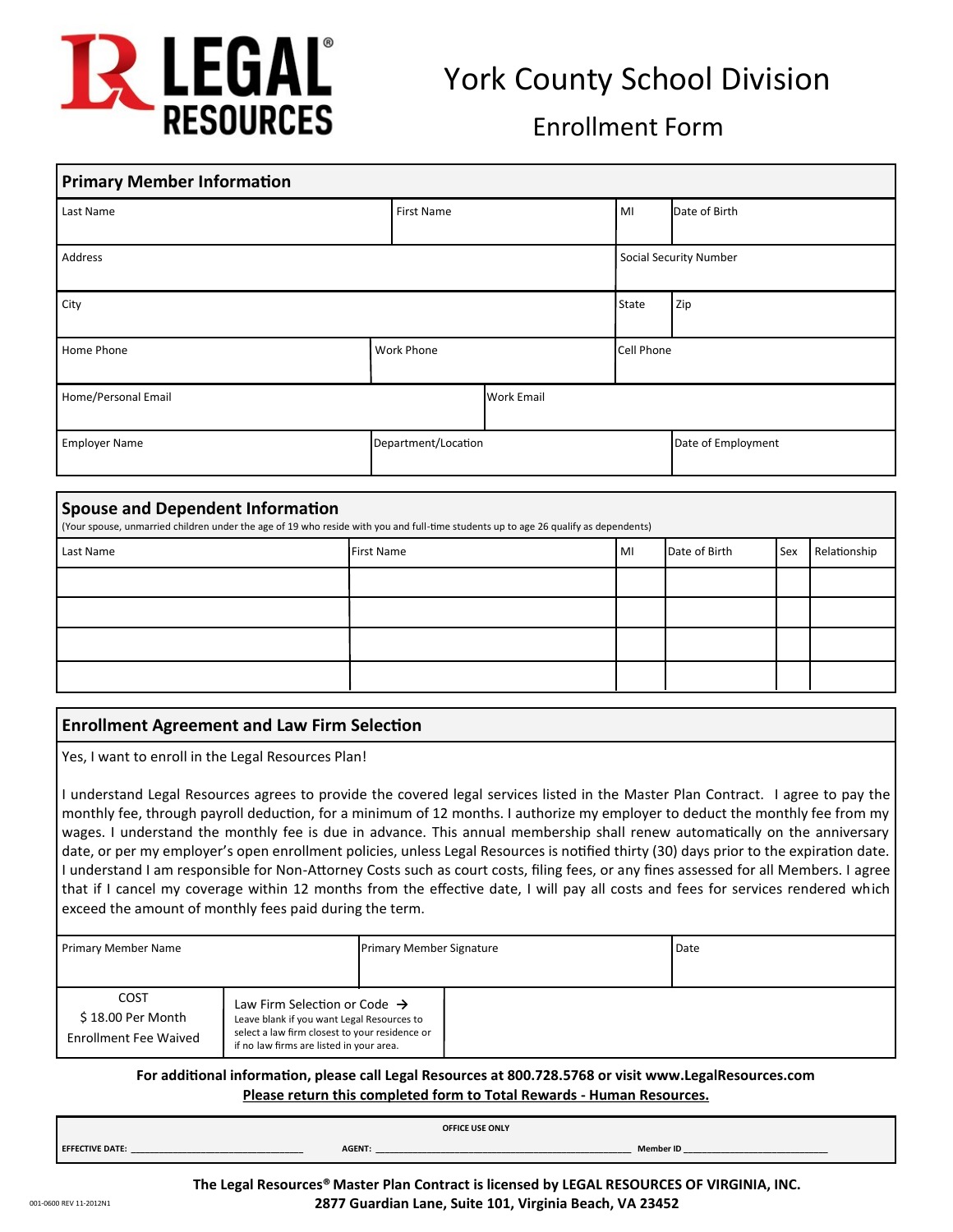

|      | <b>VIRGINIA BEACH</b>                                                                                     |      |
|------|-----------------------------------------------------------------------------------------------------------|------|
| 0189 | <b>CAPLAN LAW GROUP</b><br>5350 Kemps River Drive, Suite 108, Virginia Beach, VA 23464                    | 0207 |
| 0229 | ERNEST LAW GROUP, PLC<br>505 S. Independence Blvd., Suite 103, Virginia Beach, VA 23452                   | 0224 |
| 0205 | HADLEY LAW, P.L.C.<br>128 South Lynnhaven Road, Suite 202, Virginia Beach, VA 23455                       | 0048 |
| 0049 | INMAN & STRICKLER, P.L.C.<br>575 Lynnhaven Parkway, Suite 200, Virginia Beach, VA 23452                   | 0117 |
| 0226 | MELONE LAW, P.C.<br>575 Lynnhaven Parkway, Suite 278, Virginia Beach, VA 23452                            | 0036 |
| 0148 | <b>MYERS &amp; MYERS</b><br>4445 Corporation Lane, Suite 260, Virginia Beach, VA 23462                    |      |
| 0069 | THE DICKERSON & SMITH LAW GROUP<br>115 South Lynnhaven Road, Suite 100, Virginia Beach, VA 23452          | 0135 |
| 0137 | THOMAS, ADAMS & ASSOCIATES, P.C.<br>4176 South Plaza Trail, Suite 128, Virginia Beach, VA 23452           | 0113 |
| 0091 | VIRGINIA BEACH LAW GROUP<br>Windwood Center, 780 Lynnhaven Parkway, Suite 220<br>Virginia Beach, VA 23452 | 0190 |
|      | <b>VIRGINIA BEACH/NORFOLK</b>                                                                             | 0040 |
| 0115 | THE COOPER LAW FIRM<br>5741 Cleveland Street, Suite 220, Virginia Beach, VA 23462                         | 0087 |
| 0042 | CHILDRESS, FLAX & LEVINE<br>533 Newtown Road, Suite 101, Virginia Beach, VA 23462                         | 0237 |
|      | <b>NORFOLK</b>                                                                                            |      |
| 0125 | <b>MYERS &amp; MYERS</b><br>2476 East Little Creek Road, Norfolk, VA 23518                                | 0223 |
|      |                                                                                                           |      |

- 0030 TAVSS FLETCHER PNC BANK, 555 East Main Street, 14th Floor, Norfolk, VA 23510
- 0232 ERNEST LAW GROUP, PLC 999 Waterside Drive, Suite 2525, Norfolk, VA 23510

# **CHESAPEAKE**

- 0047 BASNIGHT, KINSER, LEFTWICH & NUCKOLLS, P.C. 308 Cedar Lakes Drive, Chesapeake, VA 23322
- 0074 PLUMLEE, WOOTEN & OVERTON, P.C. 620 Cedar Road, Chesapeake, VA 23322
- 0121 PENDER & COWARD 709 Greenbrier Parkway, Suite B, Chesapeake, VA 23320
- 0216 MYERS & MYERS 1403 Greenbrier Parkway, Suite 150, Chesapeake, Virginia 23320

# **HAMPTON ROADS LAW FIRM NETWORK**

# **PORTSMOUTH**

- 0207 THOMPSON & POPE 601 High Street, Portsmouth, VA 23704
- 0224 KOZAK, DAVIS & RENNINGER,P.C. 3117 Tyre Neck Road, Portsmouth, Virginia 23703
- 0048 KOZAK, DAVIS & RENNINGER,P.C. 355 Crawford Street, Suite 700, Portsmouth, VA 23704

# **SUFFOLK**

- 0117 KOZAK, DAVIS & RENNINGER, P.C. 434 North Main Street, Suffolk, VA 23434
- 0036 WILLIAM C. JOHNSON, ATTORNEY AT LAW 424 Market Street, Suite 102, Suffolk, VA 23434

# **HAMPTON**

- THE COOPER LAW FIRM 101 Eaton Street, Hampton, VA 23669
- 0113 VIRGINIA BEACH LAW GROUP 27 W. Queen's Way, Suite 202, Hampton 23669

#### **NEWPORT NEWS/YORK COUNTY**

- 0190 CAPLAN LAW GROUP 11815 Fountain Way, Suite 300, Newport News, VA 23606
- 0040 SHORT & SHORT, P.L.L.C. 710 Denbigh Boulevard, Suite 1A, Newport News, VA 23608
- 0087 LAWRENCE LAW, P.L.L.C. 700 Tech Center Parkway, Suite 200, Newport News, VA 23606
- 0237 LAWRENCE LAW, P.L.L.C. 7330-J George Washington Mem Highway, Yorktown, VA 23692
- 0223 BEAVERS LAW, P.C. 710 Denbigh Blvd, Suite 2E, Newport News, VA 23608

# **HAYES/ GLOUCESTER**

- 0201 THE LAW OFFICE OF JULIE L. CHURCHILL, P.L.L.C. 7335 Lewis Ave., Suite 6, P.O. Box 598 Gloucester, VA 23061
- 0043 DUSEWICZ & SOBERICK 2614 George Washington Memorial Highway, Hayes, VA 23072

# **WILLIAMSBURG**

- 0070 MONTGOMERY, KELLEY & McKINNON, P.L.C. 5520 Foundation Street, Williamsburg, VA 23188
- 0033 TRACY M. LUCK & ASSOCIATES 3917 Midlands Road, Building 2, Suite 100, Williamsburg, VA 23188

**For Network Law Firms outside of these areas contact Member Services at 800.728.5768 or view our Law Firm Finder at LegalResources.com** Rev 3-19-21